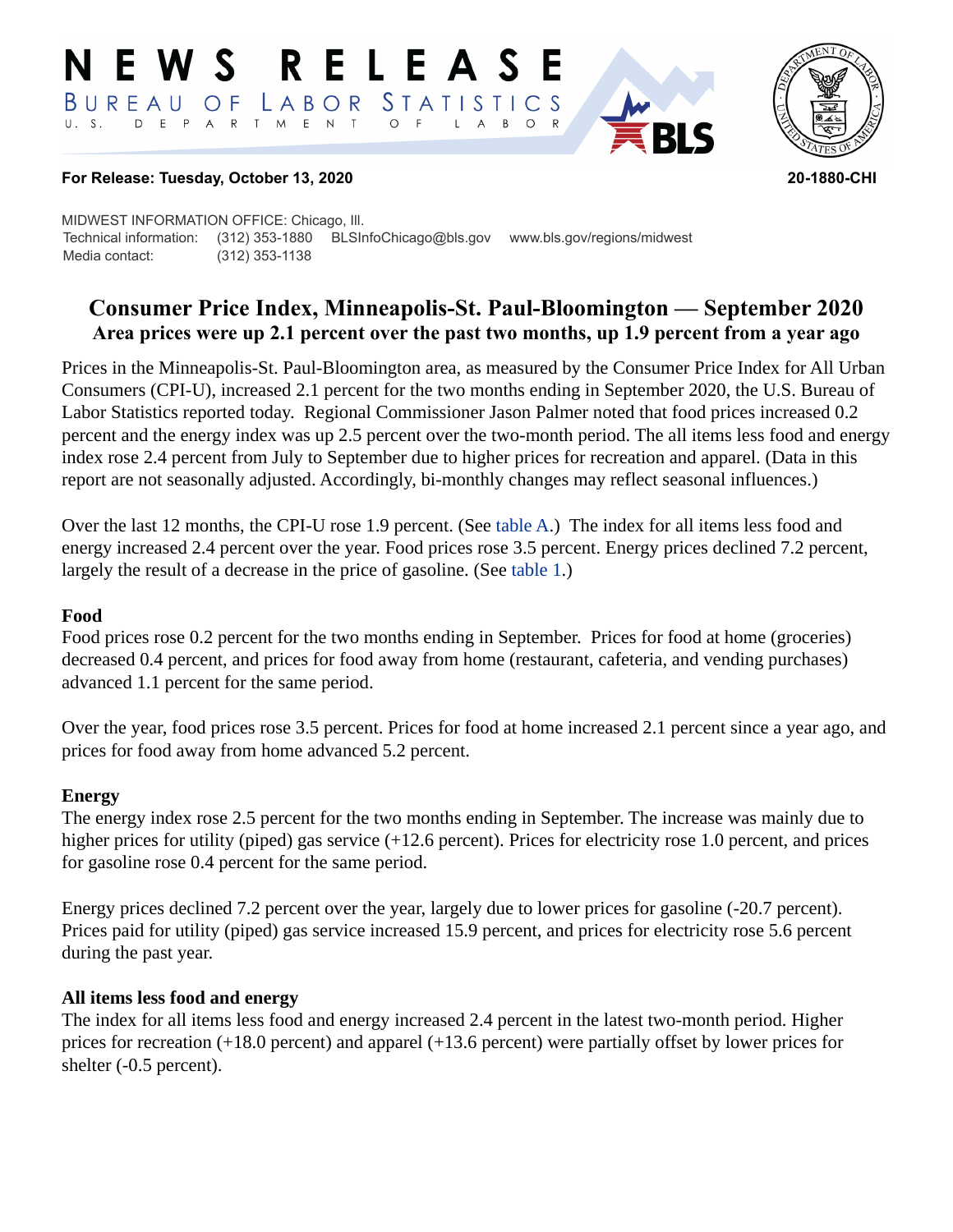Over the year, the index for all items less food and energy increased 2.4 percent. Components contributing to the increase included shelter (+2.6 percent) and medical care (+4.9 percent).

#### <span id="page-1-0"></span>**Table A. Minneapolis-St. Paul-Bloomington, MN-WI, CPI-U 2-month and 12-month percent changes, all items index, not seasonally adjusted**

| Month | 2018    |          | 2019    |          | 2020    |          |
|-------|---------|----------|---------|----------|---------|----------|
|       | 2-month | 12-month | 2-month | 12-month | 2-month | 12-month |
|       | 0.3     |          | ∶ 4. ل  |          |         | 3.0      |
|       | 0.5     |          | 4.،     | 2.3      | $-0.3$  | 1.2      |
|       | 1.0     |          | 0.،     | 2.3      | -0.1    | 0.0      |
|       | 0.3     |          | 0.3     |          |         | $-0.3$   |
|       | 0.3     |          | $-0.2$  |          | 2.1     | 1.9      |
|       | $-1.2$  |          | $-0.2$  | 2.8      |         |          |

### **The November 2020 Consumer Price Index for Minneapolis is scheduled to be released on Thursday, December 10, 2020.**

## **Coronavirus (COVID-19) Pandemic Impact on September 2020 Consumer Price Index Data**

Data collection by personal visit for the Consumer Price Index (CPI) program has been suspended since March 16, 2020. When possible, data normally collected by personal visit were collected either online or by phone. Additionally, data collection in September was affected by the temporary closing or limited operations of certain types of establishments. These factors resulted in an increase in the number of prices considered temporarily unavailable and imputed.

While the CPI program attempted to collect as much data as possible, many indexes are based on smaller amounts of collected prices than usual, and a small number of indexes that are normally published were not published this month. Additional information is available at [www.bls.gov/covid19/effects-of](https://www.bls.gov/covid19/effects-of-covid-19-pandemic-on-consumer-price-index.htm)[covid-19-pandemic-on-consumer-price-index.htm.](https://www.bls.gov/covid19/effects-of-covid-19-pandemic-on-consumer-price-index.htm)

### **Technical Note**

The Consumer Price Index (CPI) is a measure of the average change in prices over time in a fixed market basket of goods and services. The Bureau of Labor Statistics publishes CPIs for two population groups: (1) a CPI for All Urban Consumers (CPI-U) which covers approximately 93 percent of the total population and (2) a CPI for Urban Wage Earners and Clerical Workers (CPI-W) which covers 29 percent of the total population. The CPI-U includes, in addition to wage earners and clerical workers, groups such as professional, managerial, and technical workers, the self-employed, short-term workers, the unemployed, and retirees and others not in the labor force.

The CPI is based on prices of food, clothing, shelter, and fuels, transportation fares, charges for doctors' and dentists' services, drugs, and the other goods and services that people buy for day-to-day living. Each month, prices are collected in 75 urban areas across the country from about 5,000 housing units and approximately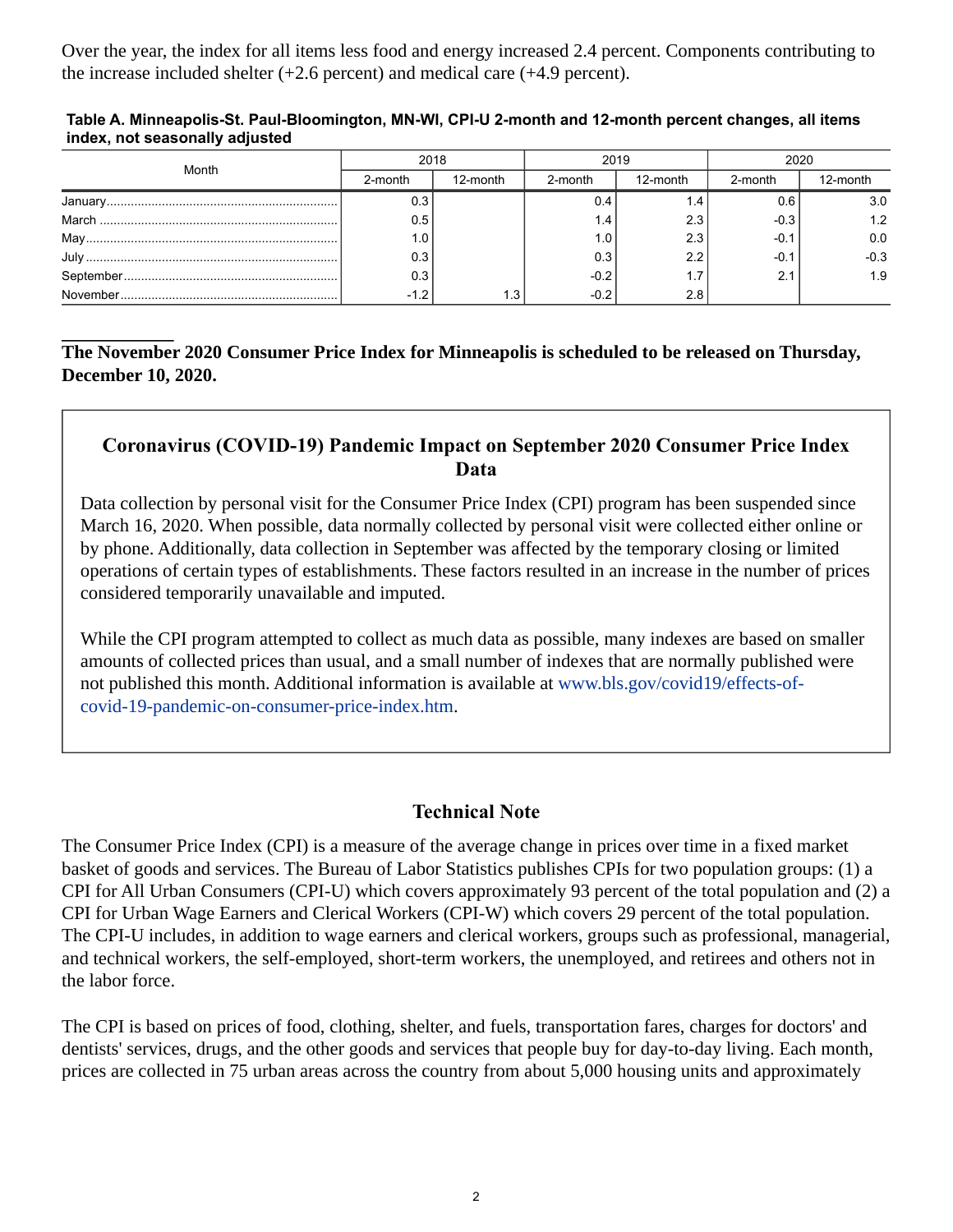22,000 retail establishments--department stores, supermarkets, hospitals, filling stations, and other types of stores and service establishments. All taxes directly associated with the purchase and use of items are included in the index.

The index measures price changes from a designated reference date (1982-84) that equals 100.0. An increase of 16.5 percent, for example, is shown as 116.5. This change can also be expressed in dollars as follows: the price of a base period "market basket" of goods and services in the CPI has risen from \$10 in 1982-84 to \$11.65. For further details see the CPI home page on the Internet at [www.bls.gov/cpi](https://www.bls.gov/cpi) and the BLS Handbook of Methods, Chapter 17, The Consumer Price Index, available on the Internet at [www.bls.gov/opub/hom/pdf/](https://www.bls.gov/opub/hom/pdf/homch17.pdf) [homch17.pdf](https://www.bls.gov/opub/hom/pdf/homch17.pdf).

In calculating the index, price changes for the various items in each location are averaged together with weights that represent their importance in the spending of the appropriate population group. Local data are then combined to obtain a U.S. city average. Because the sample size of a local area is smaller, the local area index is subject to substantially more sampling and other measurement error than the national index. In addition, local indexes are not adjusted for seasonal influences. As a result, local area indexes show greater volatility than the national index, although their long-term trends are quite similar. **Note: Area indexes do not measure differences in the level of prices between cities; they only measure the average change in prices for each area since the base period.**

The **Minneapolis-St. Paul-Bloomington, MN-WI, Core Based Statistical Area** covered in this release is comprised of Anoka, Carver, Chisago, Dakota, Hennepin, Isanti, LeSueur, Mille Lacs, Ramsey, Scott, Sherburne, Sibley, Washington, and Wright Counties in Minnesota; and Pierce and St. Croix Counties in Wisconsin.

Information in this release will be made available to sensory impaired individuals upon request. Voice phone: (202) 691-5200; Federal Relay Service: (800) 877-8339.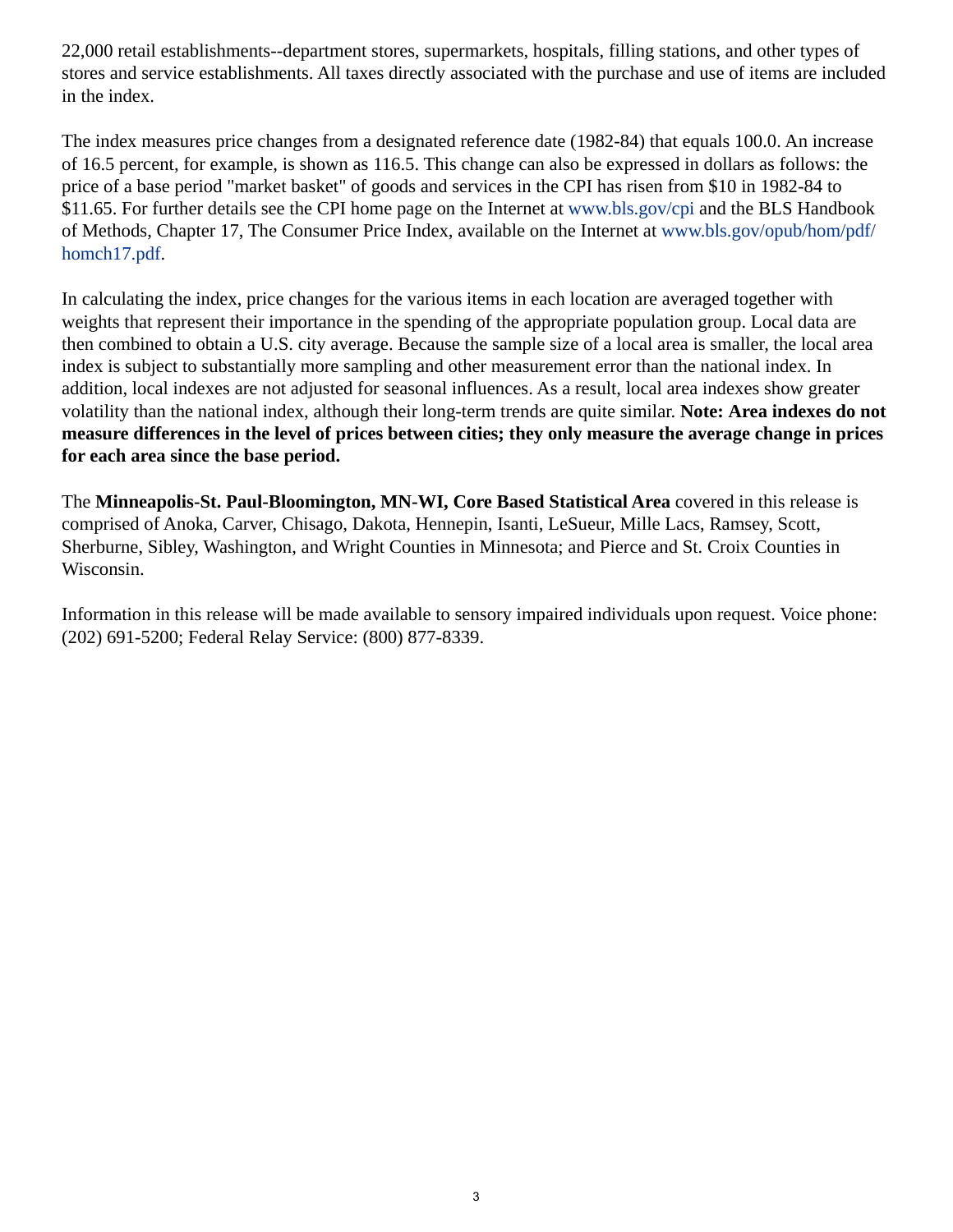#### <span id="page-3-0"></span>**Table 1. Consumer Price Index for All Urban Consumers (CPI-U): Indexes and percent changes for selected periods Minneapolis-St. Paul-Bloomington, MN-WI (1982-84=100 unless otherwise noted)**

| Item and Group                                                     | Indexes            |                    |                    | Percent change from- |              |              |
|--------------------------------------------------------------------|--------------------|--------------------|--------------------|----------------------|--------------|--------------|
|                                                                    | Jul.<br>2020       | Aug.<br>2020       | Sep.<br>2020       | Sep.<br>2019         | Jul.<br>2020 | Aug.<br>2020 |
| <b>Expenditure category</b>                                        |                    |                    |                    |                      |              |              |
|                                                                    | 250.986            |                    | 256.280            | 1.9                  | 2.1          |              |
|                                                                    | 788.729            |                    | 805.368            |                      |              |              |
|                                                                    | 294.397            |                    | 294.918            | 3.3                  | 0.2          |              |
|                                                                    | 283.005            |                    | 283.658            | 3.5                  | 0.2          |              |
|                                                                    | 253.447            | 254.864            | 252.487            | 2.1                  | $-0.4$       | $-0.9$       |
| Cereals and bakery products                                        | 270.094            |                    | 276.343            | 0.3                  | 2.3          |              |
| Meats, poultry, fish and eggs                                      | 277.130            |                    | 276.183            | 4.5                  | $-0.3$       |              |
| Dairy and related products                                         | 264.473            |                    | 264.724            | $-4.1$               | 0.1          |              |
| Fruits and vegetables                                              | 359.374            |                    | 352.259            | 3.5                  | $-2.0$       |              |
| Nonalcoholic beverages and beverage                                | 163.828            |                    | 156.493            | 2.1                  | $-4.5$       |              |
|                                                                    | 198.413            |                    | 201.020            | 2.6                  | 1.3          |              |
|                                                                    | 325.283            |                    | 328.766            | 5.2                  | 1.1          |              |
|                                                                    | 393.211            |                    | 391.679            | 1.8                  | $-0.4$       |              |
|                                                                    | 246.104            |                    | 246.285            | 3.4                  | 0.1          |              |
|                                                                    | 291.762            | 289.648            | 290.367            | 2.6                  | $-0.5$       | 0.2          |
| Rent of primary residence(2)                                       | 298.804            | 299.202            | 300.048            | 3.9                  | 0.4          | 0.3          |
| Owners' equiv. rent of residences(2)(3)                            | 307.415            | 307.752            | 308.383            | 4.3                  | 0.3          | 0.2          |
| Owners' equiv. rent of primary                                     | 307.415            | 307.752            | 308.383            | 4.3                  | 0.3          | 0.2          |
|                                                                    | 218.640            |                    | 226.297            | 8.3                  | 35           |              |
|                                                                    | 194.424            | 195.985            | 203.242            | 9.8                  | 4.5          | 3.7          |
|                                                                    | 198.713            | 200.273            | 207.566            | 9.4                  | 4.5          | 3.6          |
|                                                                    | 290.734            | 289.915            | 293.544            | 5.6                  | 1.0          | 1.3          |
| Utility (piped) gas service(2)                                     | 117.992            | 121.863            | 132.874            | 15.9                 | 12.6         | 9.0          |
| Household furnishings and operations                               | 125.994            |                    | 127.593            | 5.0                  | 1.3          |              |
|                                                                    | 125.388            |                    | 142.491            | $-2.5$               | 13.6         |              |
|                                                                    | 189.468            |                    | 189.804            | $-5.2$               | 0.2          |              |
|                                                                    | 179.548            |                    | 180.796            | $-2.6$               | 0.7          |              |
| New and used motor vehicles(4)                                     | 92.463             |                    | 93.893             | 4.0                  | 1.5          |              |
|                                                                    | 157.186            |                    | 157.016            | 1.2                  | $-0.1$       |              |
| Used cars and trucks(1)                                            | 280.224            |                    | 302.944            | 11.7                 | 8.1          |              |
|                                                                    | 169.890            | 167.393            | 170.469            | $-20.6$              | 0.3          | 1.8          |
|                                                                    | 170.014<br>169.637 | 167.388<br>167.039 | 170.683<br>170.471 | $-20.7$<br>$-20.8$   | 0.4<br>0.5   | 2.0<br>2.1   |
| Gasoline, unleaded regular(5)<br>Gasoline, unleaded midgrade(5)(6) | 179.986            | 173.849            | 177.798            | $-19.8$              | $-1.2$       | 2.3          |
| Gasoline, unleaded premium(5)                                      | 217.841            | 215.106            | 217.007            | $-19.1$              | $-0.4$       | 0.9          |
| Motor vehicle insurance(1)                                         | 484.336            |                    | 465.057            | 0.5                  | $-4.0$       |              |
|                                                                    | 574.841            |                    | 593.138            | 4.9                  | 3.2          |              |
|                                                                    | 112.540            |                    | 132.760            | 1.1                  | 18.0         |              |
| Education and communication(4)                                     | 136.153            |                    | 139.054            | 1.2                  | 2.1          |              |
| Tuition, other school fees, and childcare(1)                       | 1,091.161          |                    | 1,127.579          | 3.5                  | 3.3          |              |
|                                                                    | 389.045            |                    | 396.550            | 4.7                  | 1.9          |              |
| Commodity and service group                                        |                    |                    |                    |                      |              |              |
|                                                                    | 250.986            |                    | 256.280            | 1.9                  | 2.1          |              |
|                                                                    | 186.613            |                    | 190.200            | 0.6                  | 1.9          |              |
| Commodities less food and beverages                                | 140.759            |                    | 145.012            | $-1.1$               | 3.0          |              |
| Nondurables less food and beverages                                | 180.338            |                    | 189.342            | $-3.7$               | 5.0          |              |
|                                                                    | 105.756            |                    | 106.525            | 2.3                  | 0.7          |              |
|                                                                    | 308.302            |                    | 315.141            | 2.7                  | 2.2          |              |
|                                                                    |                    |                    |                    |                      |              |              |